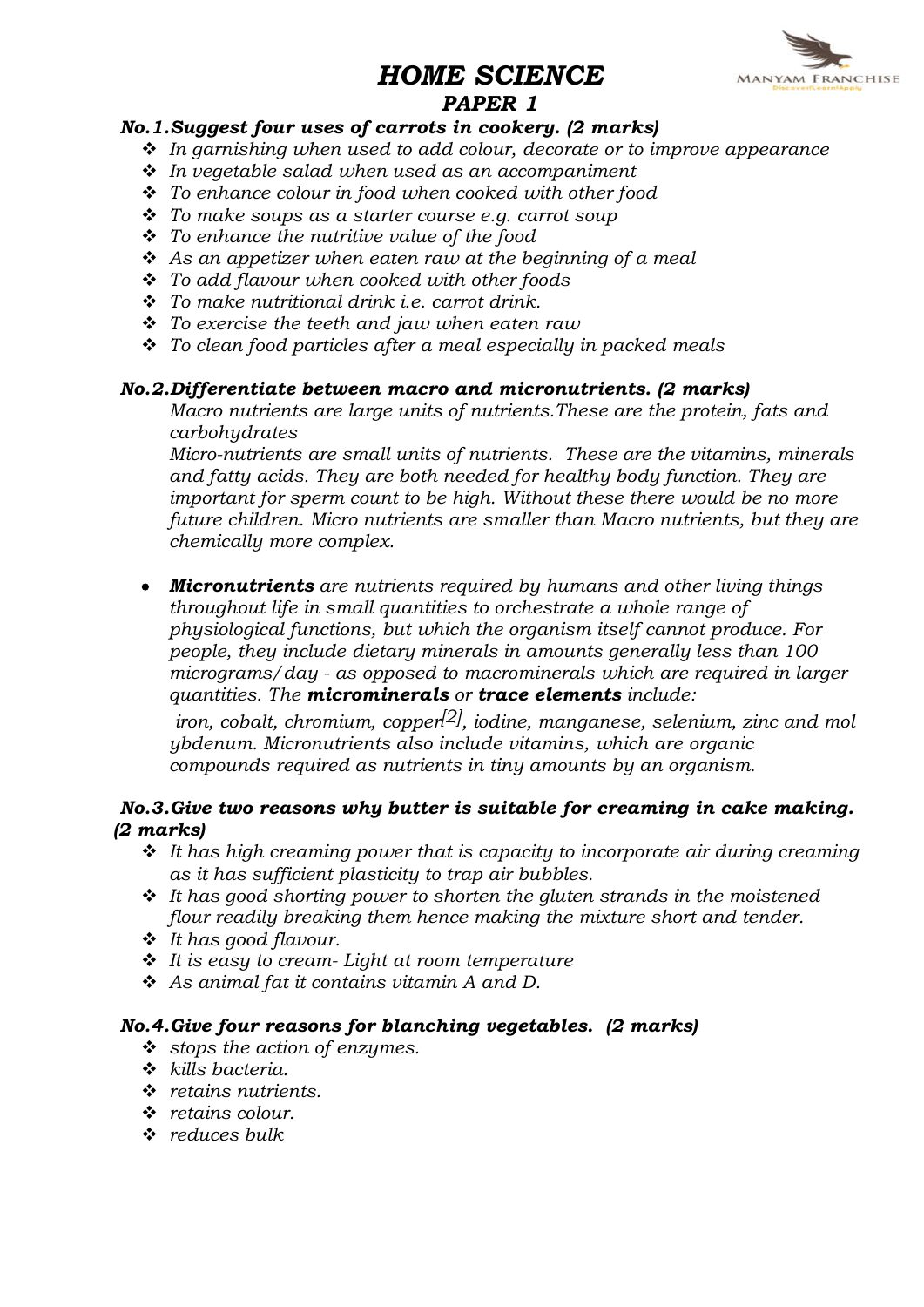

#### No.5.Give four reasons for blanching vegetables

- $\div$  stops the action of enzymes.
- $\div$  kills bacteria.
- $\cdot$  retains nutrients.
- $\div$  retains colour.
- $\div$  reduces bulk.

# No.6.Give two reasons for covering food while cooking. (2 marks)

- $\div$  To prevent loss of volatile nutrients
- $\div$  To retain heat/to cook faster
- $\cdot \cdot$  To prevent foreign material from entering the pan/pot
- $\cdot$  To prevent loss of flavour.
- $\cdot \cdot$  To prevent evaporation of water.
- $\div$  To ensure even cooking.

# No.7.State two problems that may occur on the feet as a result of wearing tight fitting shoes. (2 marks)

- $\ddot{\bullet}$  Corns
- v Blisters
- $\cdot$  In grown toe nails
- $\triangleleft$  Bent toes/incorrectly arranged toes
- $\triangle$  Bunions
- $\div$  Poor blood circulation

# PP1 No.8.List four items in a First Aid kit that can be used to manage a sprain. (2 marks)

- $\triangleleft$  Bandages
- $\triangleleft$  Razor blade / pair of scissors
- $\div$  Clip / safety pins / adhesive tape
- v Ointment
- $\triangle$  Pain killers

# No.9.Name two waterborne diseases caused by poor sanitation. (1 mark)

- $\triangleleft$  Cholera
- $\div$  Typhoid
- v Gastroenteritis
- v *Amoebic dysentery*

#### No.10.State two remedies for morning sickness during pregnancy. (2 marks)

- $\cdot \cdot$  Take a cup of tea and some snacks e.g. biscuits in bed before getting up.
- $\cdot \cdot$  Try and avoid greasy or fatty foods.
- $\div$  Consult the doctor if the problems persist after the third month

# No.11.State two limitations of dry cleaning in laundry works (2 marks)

- $\cdot \cdot$  It is expensive
- ❖ Solvents are volatile
- $\div$  Solvents are highly inflammable
- $\div$  Solvents are poisonous
- $\cdot$  It requires skill.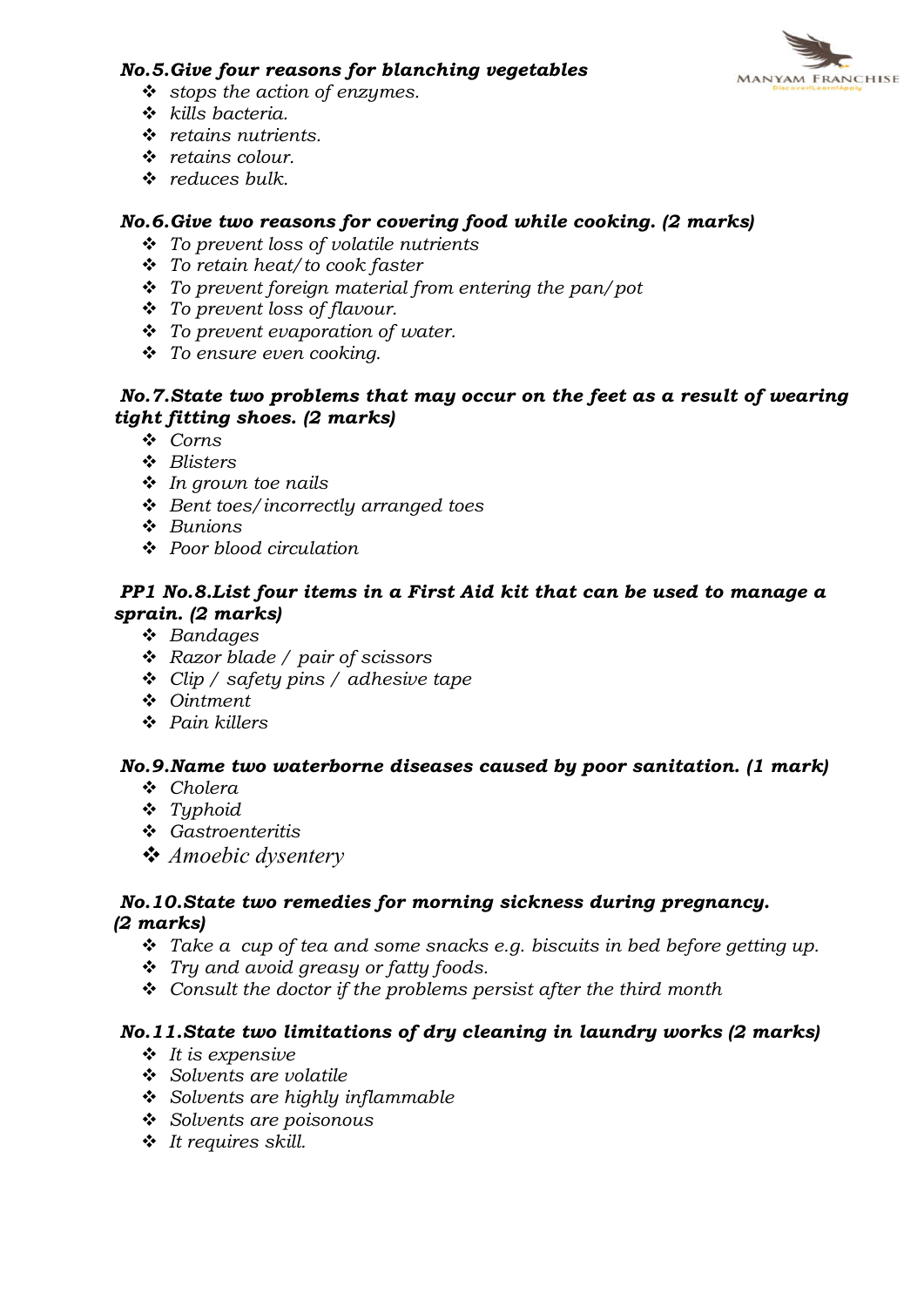# No.12. State two functions of a pressing cloth. (2 marks)



- v To remove creases
- $\div$  To enhance the appearance
- $\div$  To kill germs

#### No.13.Give two reasons for rinsing clothes.(2 marks)

- $\div$  To remove dirt and soap
- $\div$  Freshen

#### No.14.Give two methods of removing dust from surfaces in a home. (2 marks)

- $\cdot$  sweeping
- $\triangleleft$  dusting
- $\cdot$  brushing
- $\cdot$  suction
- $\triangleleft$  dispersal

# No.15.State the function of each of the following parts of a sewing machine.marks)

#### (i)spool pin

 $\cdot \cdot$  To hold the reel of thread while sewing and winding the bobbin

#### (ii)feed dog

 $\div$  To move fabric while sewing.

#### No.16.Outline two reasons for blending fibres.(2 marks)

- $\cdot \cdot$  To improve on the quality of fibers like making them stronger.
- $\div$  To stop static electricity e.g. when cotton is blended with man made fabric like rayon the static electricity is never generated.

#### No.17.Give two reasons for interfacing a garment. (2 marks)

- $\div$  To give body or shape
- $\div$  Stiffening to add firmness
- $\div$  Giving a crisp tailored look to the area where applied
- $\div$  Obtaining a good knife edge
- $\div$  Increasing crease resistance
- ❖ Prevent stretching or sagging
- $\div$  Reinforcement as for button and buttonholes area

#### No.18.The size of a French seam is determined by: (2 marks)

- $\bullet$  Weight of fabric
- v Effect desired
- $\div$  Use of the garment

#### No.19.Differentiate between trimmings and trimming as used in clothing construction. (2 marks)

- $\cdot \cdot$  Trimmings are sewing notions used for decorating garments such as laces and bias binding while
- $\hat{\mathbf{v}}$  Trimming is the action of cutting off excessive fabric on seams or edges of fabric.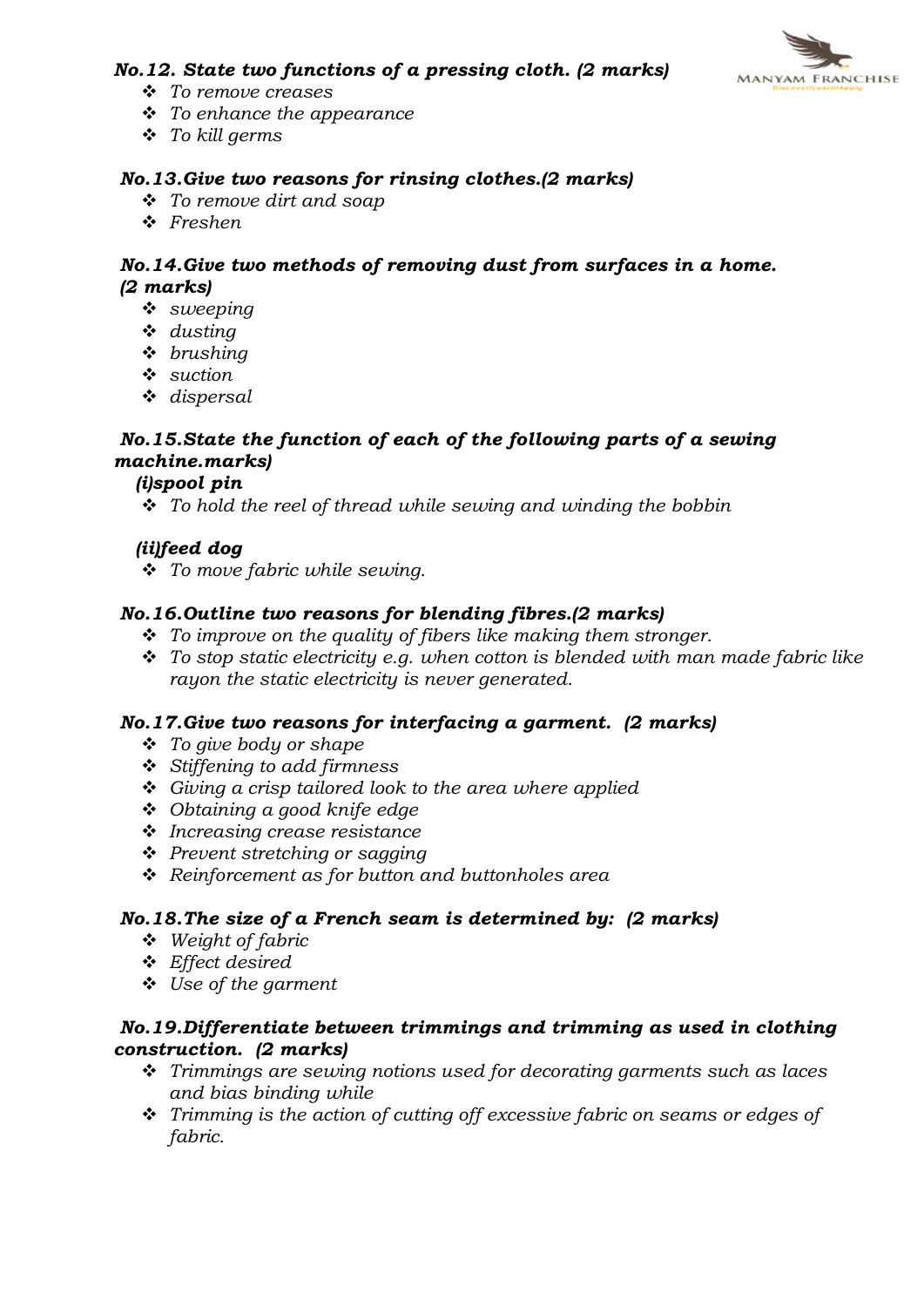# No.20.List four stitches used to finish a hem



- $\div$  Hemming stitches
- $\div$  Whipping stitches
- $\div$  Slip hemming stitches
- $\div$  Herring bone
- $\triangleleft$  Shell hemming

# No.21.Give the meaning of "counterfeit"

 $\cdot \cdot$  It is an imitation of what is a genuine item with an intention to deceive/defraud.

# No.22a.You are planning to host your sister's graduation party at home. Without the use of chlorine, outline the procedure you would use to make muddy contaminated water safe for drinking and store ready for use.(6mks)

- $\div$  Leave the water to stand for sometime for mud to settle at the bottom of the container and then decant
- v filter using a filter paper/home filter/clean cloth
- $\bullet$  Boil the water.
- $\div$  Put the boiled water in a clean container
- $\div$  Cover with clean lid/cover

# No.22b.Describe the procedure you would follow when laundering a coloured cotton handkerchief. (6 marks)

- $\cdot$  wash in warm soapy water using friction method
- $\div$  rinse in clean warm water
- $\div$  finally rinse in cold water, add vinegar
- $\div$  dry in the shade
- $\div$  iron while slightly damp using a hot iron Air and fold appropriately

# No.22c).Outline the steps you would follow to thoroughly clean the dressing mirror. (8 marks

# Do not use commercial cleaners.

- $\div$  Collect all the equipment and materials required
- $\triangleleft$  Remove dust using a dry) cloth wipes / rubs the mirror using a cloth wrung out of warm soapy water.
- $\hat{\mathbf{v}}$  Rinse using a cloth wrung out of clean warm water.
- $\div$  Dry using a clean dry cloth/newspaper/sponge
- $\div$  Buff mirror using a soft clean dry non-fluffy/ lintless cloth / newspaper.
- $\triangleleft$  Clean equipment used and store appropriately.

# No.23ai.State two principles of food preservation (2 marks)

- $\triangleleft$  Application of heat.
- $\triangleleft$  Removal of water / moisture / dehydration.
- $\div$  Exclusion of air / oxygen.
- **❖** Reduction of temperature.
- $\triangleleft$  Application of preservatives / chemicals

# No.23aii .Explain two disadvantages of preserving food, (2 marks)

- $\triangleleft$  May lead to destruction of some nutrients.
- $\div$  Food may change in taste/flavour and colour.
- \* May lead to food poisoning if poorly preserved.
- $\cdot$  Some foods are rendered unsuitable to some groups of people.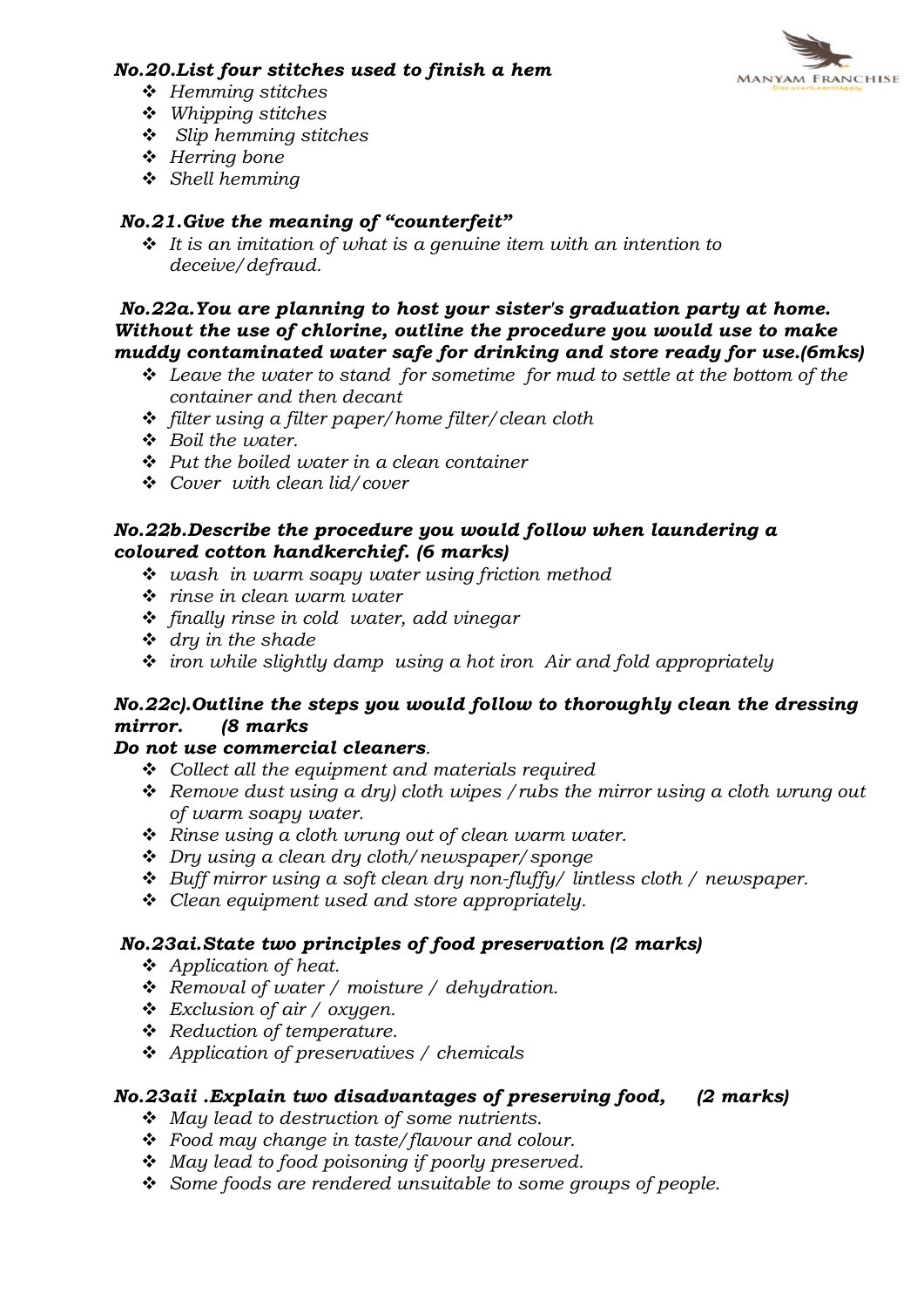# $\textit{No.} 23b.$  Explain four reasons why it would not be advisable to  $\overline{b_{\text{MANYAM FRMCHISE}}}$ refrigerator on hire purchase. (8 marks)

- $\hat{\mathbf{v}}$  The final cost paid increases from the original as one has to pay the interest charged.
- $\div$  It may wear out before the final payments are made.
- $\div$  If one is unable to pay the monthly interest one will lose the refrigerator and the money already paid.
- $\triangle$  Payments are not negotiable as when buying at cash.
- $\triangleq$  One misses joy of using the refrigerator fully until the whole amount is paid.

# No.23c.Giving a reason in each case, state four rules to observe when making short crust pastry. (8 marks

- $\div$  All ingredients must be weighed accurately to come up with a quality product
- $\hat{\cdot}$  The mixture should be aerated as much as possible to allow proper raising of the product
- $\cdot$  Pastry should be kept as cool as possible to avoid the fat melting
- $\hat{\mathbf{v}}$  The pastry should be handled as little as possible to avoid hardening the product
- $\cdot$  The pastry should be rolled on a light floured surface to avoid sticking
- $\div$  Pastry should be rolled with light to and fro movement to avoid extracting the trapped air
- $\hat{\mathbf{v}}$  The pastry should be baked in a fairly hot oven so that the water is quickly turned to steam to puff up the pastry
- $\div$  All measured liquids should be added at once to give an even texture.

# No.24a.Highlight four pieces of information found on a receipt of goods sold.(4mks)

- $\div$  Date
- $\triangleleft$  Client's name
- $\triangleleft$  Payment of
- v Paid By
- $\triangleleft$  Received By
- $\triangle$  Amount
- v Cash/ Cheque

# No.24b.Outline the procedure of caring for a household duster after use. (6 marks)

- $\ddot{\mathbf{v}}$  Shake outside after use/remove any unwanted material.
- $\div$  Soak / in cold water.
- $\div$  Wash thoroughly in warm soapy water
- $\hat{\mathbf{v}}$  Rinse in warm water and finally in cold water to refreshen the fabric
- $\div$  Dry in the open air
- $\div$  Store in a dry well ventilated place

# PP1 No.24ci. (i)Give the systematic order of placing bedding items when preparing a bed. (7 marks)

- $\triangleleft$  A firm mattress
- $\cdot$  Under blanket
- $\div$  Sheets made of washable cotton material.
- $\div$  Blankets to keep warm.
- $\bullet$  Mosquito netting